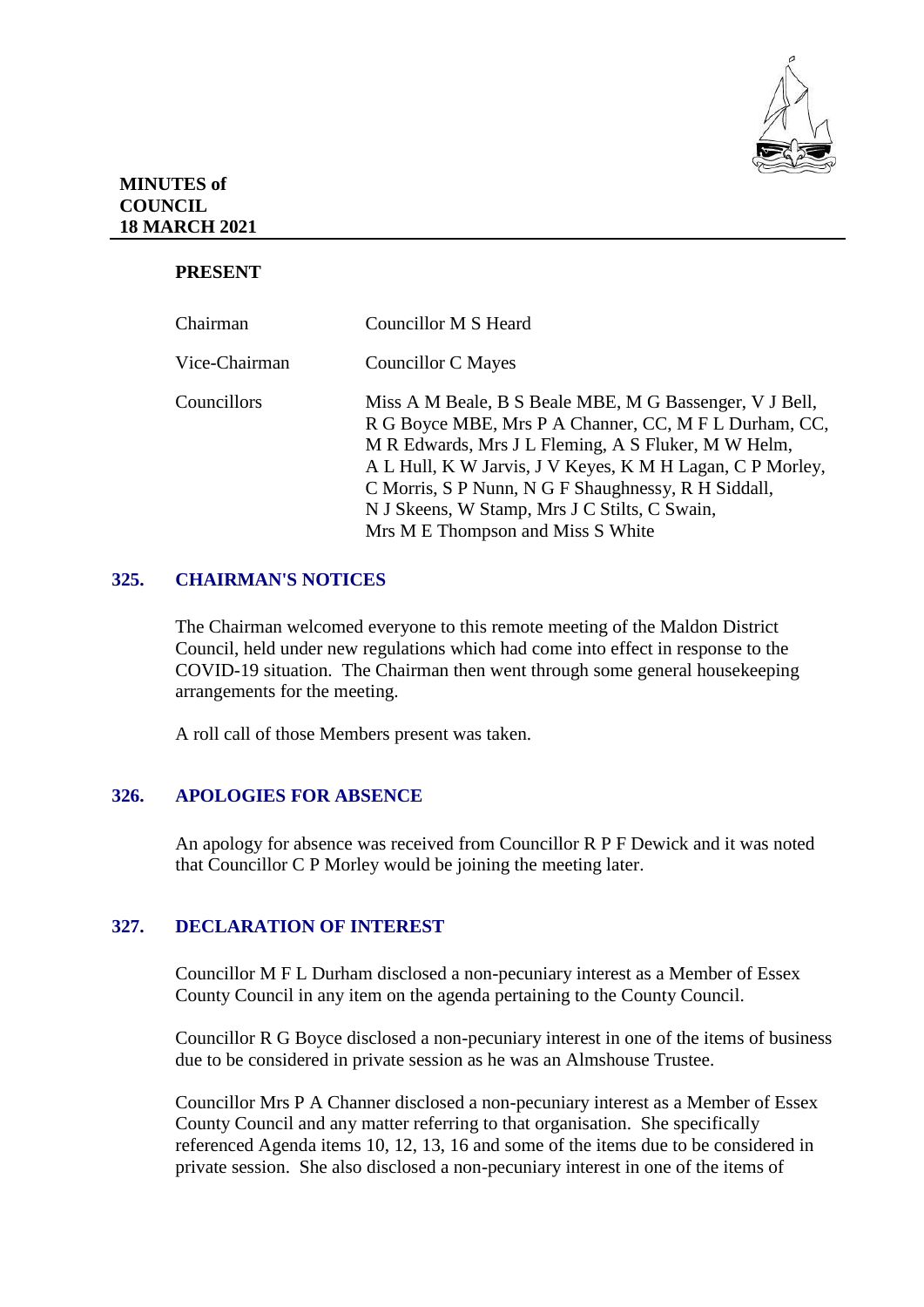business due to be considered in private session as she was Trustee of an Almshouse Charity.

Councillor M W Helm disclosed a non-pecuniary interest in one of the items of business due to be considered in private session as he was an Almshouse Trustee.

Councillor M S Heard disclosed a non-pecuniary interest in Agenda Item 10 – Notice of Motion as he was trustee of a Local Charity, Joseph Henry Unwin which had provided money to all of the foodbanks in Maldon.

### **328. MINUTES - 4 FEBRUARY 2021**

#### **RESOLVED**

(i) that the Minutes of the Council meeting held on 4 February 2021 be received.

### **Minute 245 – Questions to the Leader of the Council in Accordance with Procedure Rule 1 (3)(M)**

Councillor Mrs P A Channer advised that a question she had raised at this meeting had not been recorded. The question was whether the Leader agreed that the protocol of the Council should be followed at public meetings and Members should address Officer in accordance with the rules agreed by the Council.

In response the Chairman advised that the tape would be checked, and the Minutes amended accordingly.

#### **RESOLVED**

(ii) that subject to the above amendment, the Minutes of the Council meeting held on 4 February 2021 be agreed.

# **329. MINUTES - 23 FEBRUARY 2021**

**RESOLVED** (by assent) that the Minutes of the extraordinary Council meeting held on 23 February 2021 be agreed.

#### **330. PUBLIC QUESTIONS**

In accordance with Procedure Rule 1(3)(e) and the Council's Public Question Time and Participation at Council and Committee Meetings Scheme, the Chairman of the Council advised of a question from Mr D Sismey of which prior notification had been given.

The Chairman then read out the question, set out below.

What feedback has the Council Leader received from the Monitoring Officer regarding the Council's budget press statement on 25 February and what regard did the Council give to Section 2 of the Local Government Act prior to its publication? Does the Council Leader think it is a justifiable use of council tax payers' money to use the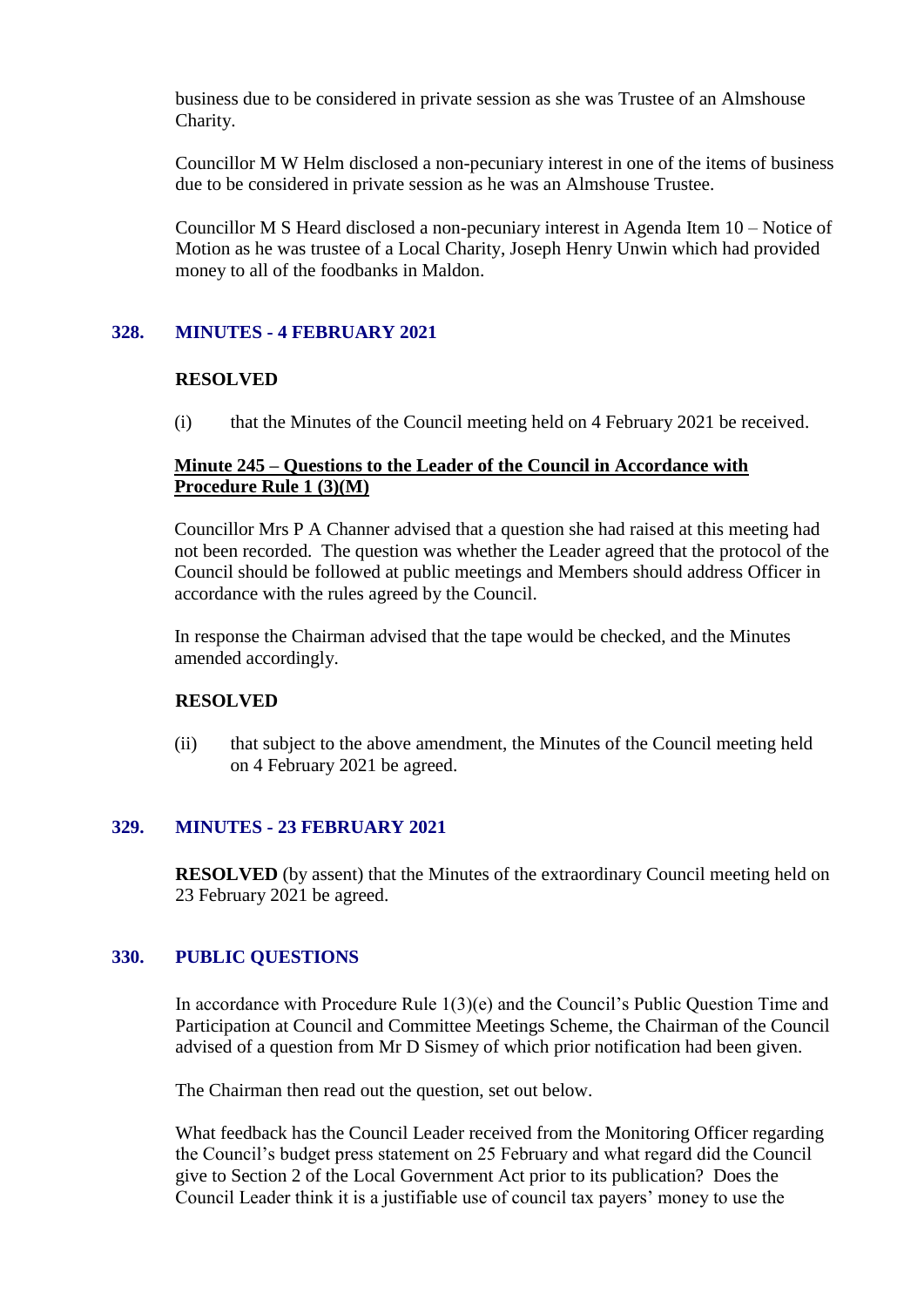Council press office to make partisan political points despite the provisions of the Local Government Act?

The Leader of the Council responded to the question as follows:

"The Monitoring Officer provided feedback on the Leaders Budget Statement and whilst he did not believe it contravened Section 2 of the Local Government Act, he did advise it should be amended and this action was taken, and the press release re-issued.

I can confirm that the Council reviews all publications and press releases paying regard to section 2 of the Local Government Act prior to them being released and where necessary advice is sought from the Monitoring Officer."

# **331. CHAIRMAN'S ANNOUNCEMENTS**

The Chairman of the Council made statement referring to how it had been a year to the day since the Council had requested that all staff worked from home to address concerns regarding COVID-19 and ensure safety of staff.

Reflecting on the last year the Chairman referred to the unprecedented challenges faced and how they had also brought out the best from both the Council and the Communities it served and worked together with.

The Chairman thanked:

- all staff at Maldon District Council for their hard work and commitment over the last year, for keeping services going and supporting residents and businesses;
- partners who had come together to work with the Council, including the Maldon Community Voluntary Service (CVS), community groups and all residents of the District for their support;
- the National Health Service (NHS), referring to the care they had provided, but also for the efficient and rapid roll-out of the vaccine which hoped would be the way back to some normality through the course of this year.

Reflecting on the many people that had lost friends and family to the COVID Epidemic, a minutes silence was held to remember those who had been lost and those who were still slowly recovering from the virus.

Following this the Chairman referred to an event which the Vice-Chairman had recently attended on his behalf.

# **332. PERFORMANCE, GOVERNANCE AND AUDIT COMMITTEE - 25 FEBRUARY 2021**

**RESOLVED** (by assent) that the Minutes of the Performance, Governance and Audit Committee held on 25 February 2021 be agreed.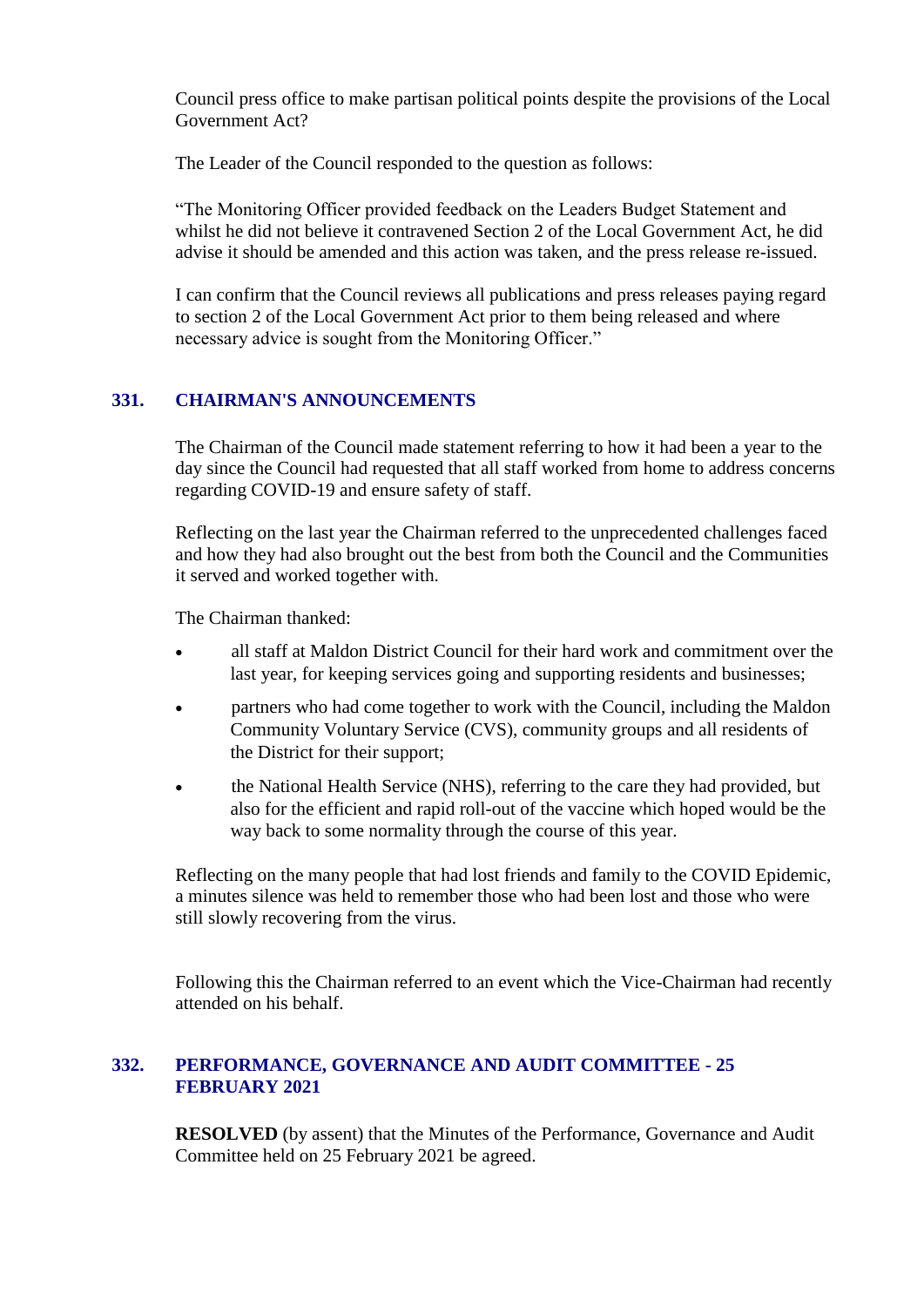#### **333. MINUTES OF MEETINGS OF THE COUNCIL**

**RESOLVED** (by assent) that the list of Committees that had met since the last meeting of the Council, up to Wednesday 10 March 2021 for which Minutes had been published be noted.

#### **334. NOTICE OF MOTION**

In accordance with Procedure Rule 4, the Chairman advised that a motion proposed by Councillor C Morris and seconded by Councillor V J Bell had been received.

Councillor Morris read out his Motion (as set out below):

"In view of the current difficulties our community faces, Maldon District Council pledges to operate a food bank to help the vulnerable people of our district that will be located within the Council offices in Maldon, as well as any suitable location at Burnham-on-Crouch, as soon as possible."

Councillor C Mayes provided a detailed update to Members on the food hubs around the District and the work being done with partners and stakeholders such as the Community Voluntary Service, St. Peter's Hospital and the Salvation Army along with numerous volunteers who were assisting in many ways. She highlighted grants received to provide additional resources and a number of campaigns supported by the Council and its Officers including food hampers, particularly those delivered over Christmas. Councillor Mayes advised that as result of this multiagency work she wished to make an amendment to the motion and proposed that:

in view of the current difficulties our community faces, Maldon District Council pledges to continue working with outside agencies to identify and support our existing food banks whilst investigating whether more food banks are needed within the District. This support may include offering assistance via website publicity as well as promoting a multi-agency approach to community needs.

This proposal was duly seconded.

Members debated the proposed amendment at length, noted the outstanding work being done by food banks across the District and comments were made regarding food banks and pantries currently operating within the District, ensuring continued support to these and use of the Council Offices.

In response, the Leader of the Council suggested that a report be brought to the Council (or Committee) with a feasibility study and commented how it would be impractical for the Council to set a policy at a meeting now.

During the debate Councillor Mrs P A Channer disclosed a non-pecuniary interest in this item of business as a County Councillor as Essex County Council had been involved in a lot of the associated work.

Councillor M F L Durham disclosed a non-pecuniary interest in this item of business in relation to the funding for the Heybridge food bank and that he was an ambassador to the Country Food Trust which distributed free meals to the foodbanks.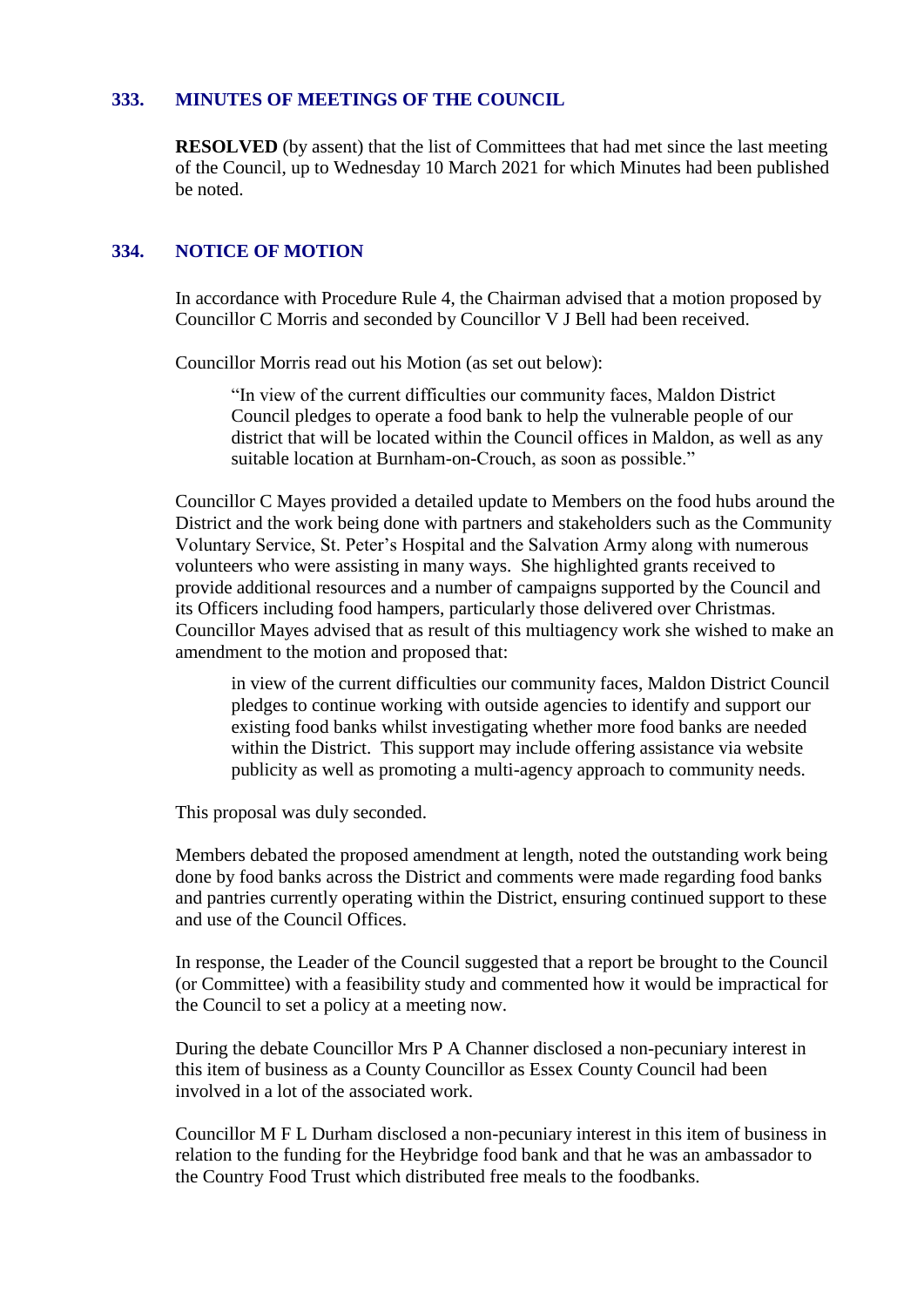Councillor Morris, in response to the comments, provided further details regarding the current facilities available in the District and how he felt these were inadequate. He referred to the Trussell Trust and how its website directed you to Chelmsford when Maldon was entered. Councillor Morris felt that the District required an accessible, visible and reliable food bank and advised he did not support the amendment. In accordance with Procedure Rule No. 13 (3) Councillor Morris requested a recorded vote.

In light of comments made Councillor Mayes further amended her earlier proposition as follows:

In view of the current difficulties our community faces, Maldon District Council pledges to continue working with outside agencies to identify and support our existing food banks whilst investigating whether more food banks are needed within the District. This support may include offering assistance via website publicity as well as promoting a multi-agency approach to community needs and the involvement of the Trussell Trust in discussions to improve the services District wide. That a report be brought back to the Council to provide further details.

Councillor Mayes referred to the Trussell Trust, mentioned earlier in the discussions, and how it provided food and support such as access to the Citizens Advice Bureau, GPs etc. Councillor Morris highlighted his support for the Trussell Trust and how it was important to have something central to Maldon which would benefit the District.

The further amendment by Councillor Mayes was duly seconded as was the request by Councillor Morris for a recorded vote.

The Chairman then put the proposal to the Council and the voting was as follows:

#### For the recommendation:

Councillors M G Bassenger, Miss A M Beale, B S Beale, V J Bell, R G Boyce, Mrs P A Channer, M F L Durham, Mrs J L Fleming, A S Fluker, M S Heard, M W Helm, A L Hull, K W Jarvis, J V Keyes, K M H Lagan, C Mayes, S P Nunn, N G F Shaughnessy, R H Siddall, N J Skeens, W Stamp, Mrs J Stilts, C Swain, Mrs M E Thompson and Miss S White.

Against the recommendation: Councillor C Morris.

Abstention: There were none.

The Chairman thanked Councillor Morris for brining this matter to the Council.

#### **RESOLVED**

(i) that in view of the current difficulties our community faces, Maldon District Council pledges to continue working with outside agencies to identify and support our existing food banks whilst investigating whether more food banks are needed within the District. This support may include offering assistance via website publicity as well as promoting a multi-agency approach to community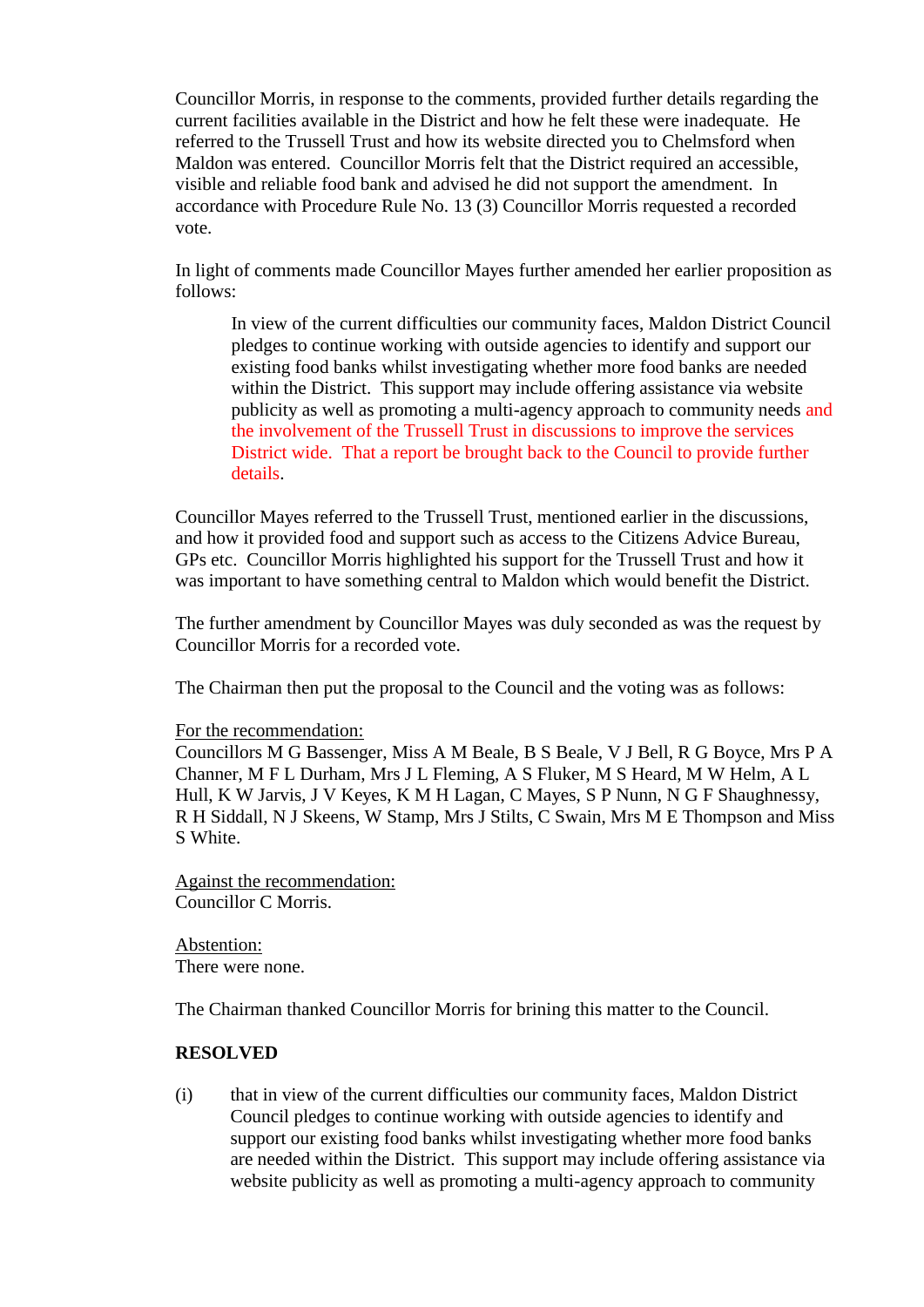needs and the involvement of the Trussell Trust in discussions to improve the services District wide;

(ii) That a report be brought back to the Council to provide further details.

### **335. QUESTIONS IN ACCORDANCE WITH PROCEDURE RULE 6(3) OF WHICH NOTICE HAS BEEN GIVEN**

There were none.

# **336. CORPORATE PLAN UPDATE**

The Council considered the report of the Director of Strategy, Performance and Governance seeking approval of an update to the Maldon District Council Corporate Plan.

It was noted that on 14 February 2019 a Corporate Plan for 2019 – 2023 was approved by the Council and how as a result of Covid-19 pandemic the Council's approach to service delivery and corporate priorities had changed. The revised Corporate Plan (attached as an appendix to the report) ensured the Plan remained relevant and responsive. The report detailed the review that had taken place and the changes made to the revised Corporate Plan for  $2021 - 2023$ . This work had been overseen by the Corporate Plan Working Group and the report outlined the conclusions of the Working Group following its last meeting.

The Chairman put the recommendation set out in the report to the Council and this was duly agreed by assent.

**RESOLVED** (by assent) that Members consider and approve the Maldon District Corporate Plan 2021 – 2023 as set out in Appendix 1 to the report.

### **337. WICKHAM BISHOPS NEIGHBOURHOOD PLAN - DECISION ON EXAMINER'S REPORT**

The Council considered the report of the Director of Strategy, Performance and Governance seeking approval of the recommendations made in the Examiner's report (attached at Appendix 1 to the report) on the Wickham Bishops Neighbourhood Plan (WBNHP). The report also sought approval of the Neighbourhood Plan to proceed to referendum.

The report provided background information regarding neighbourhood planning, including:

- how the preparation of the WBNHP had been led by Wickham Bishops Neighbourhood Plan Steering Group on behalf of Wickham Bishops Parish Council;
- production of a Neighbourhood Plan must follow a regulatory process and this was summarised in the report;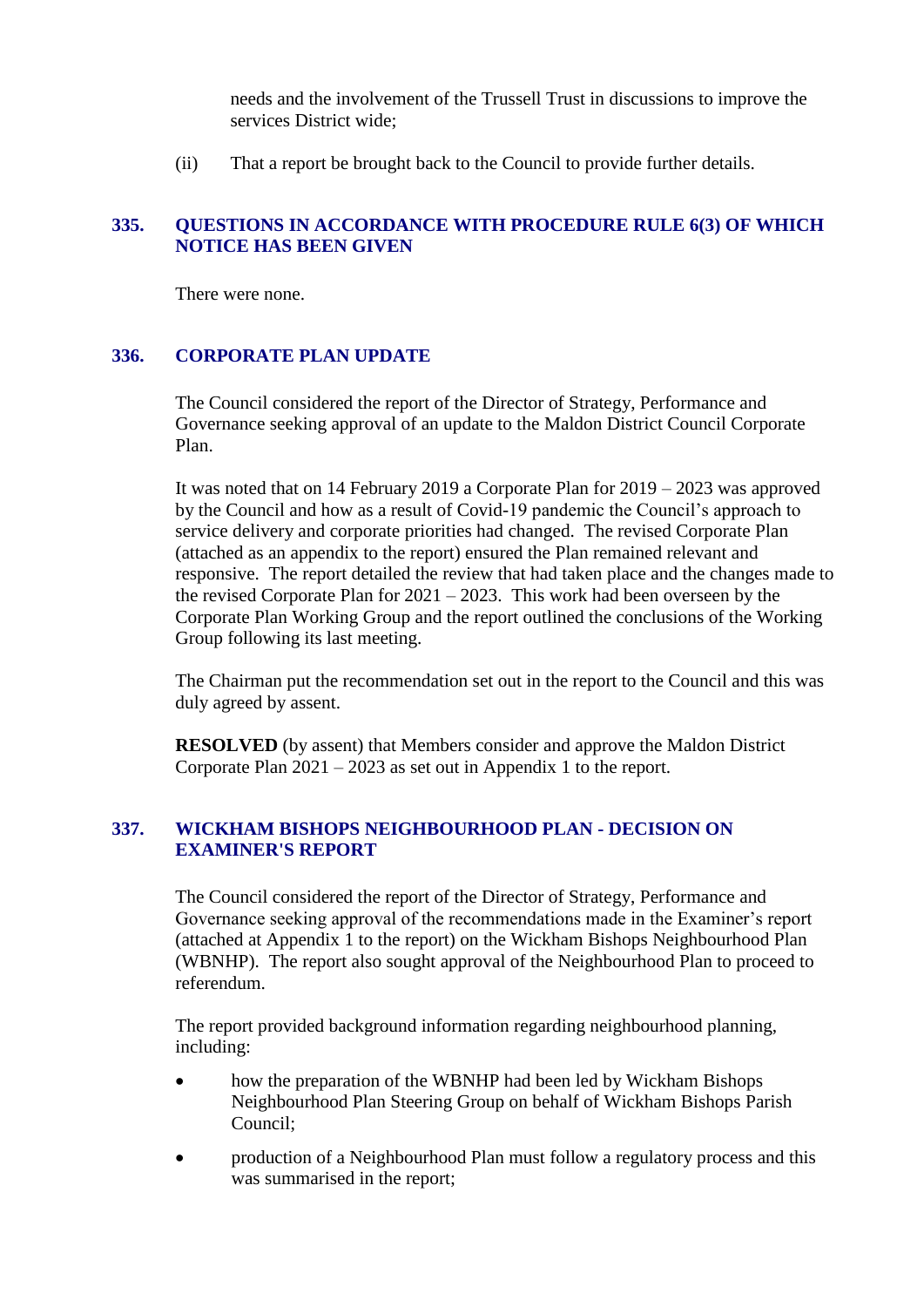- examination of the Neighbourhood Plan and consideration whether the Plan met Basic Conditions;
- the role of the Local Planning Authority;
- consideration of the examiner's report (attached as Appendix 1 to the report) and proposed modifications and Officer's recommendation for each of these were set out in the draft decision notice (Appendix 2 to the report).

The Leader of the Council presented the report and proposed that the recommendations set out in the report be agreed. This proposal was duly seconded.

Councillor K W Jarvis disclosed a non-pecuniary interest in this item of business as he was a Wickham Bishops Parish Councillor.

A number of Members commented on the report and the huge amount of work undertaken by the Parish Council.

In response to questions raised, Members were advised that there was a time limit for when a Neighbourhood Plan had to go to referendum. It was not within the remit of the Council to delay approval of the Plan.

The Chairman put the recommendations set out in the report and this was duly agreed by assent.

#### **RESOLVED** (by assent)

- (i) that the Examiner's modifications be agreed and that subject to these modifications the Neighbourhood Plan meets the Basic Conditions and other legislative requirements;
- (ii) that the draft Decision Statement attached as Appendix 2 to the report be approved to be published on the Council's website;
- (iii) that the Wickham Bishops Neighbourhood Plan be agreed as modified and proceeds to a local referendum based on the boundary of Wickham Bishops Neighbourhood Area as recommended by the Examiner.

# **338. FUTURE COMMITTEE MEETINGS OPTIONS**

The Council considered the report of the Director of Strategy, Performance and Governance updating Members of the approach and options for Council and Committee meetings from 6 May 2021, when the current remote meeting legislation expires.

The report outlined the current provision which allow virtual meetings to take place and how this was due to expire on 6 May 2021. A number of organisations across Local Government were working to challenge this but to allow for an option to be implemented by 6 May 2021 delegation of the final decision was sought. Appendix 1 to the report outlined a number of options which were being considered.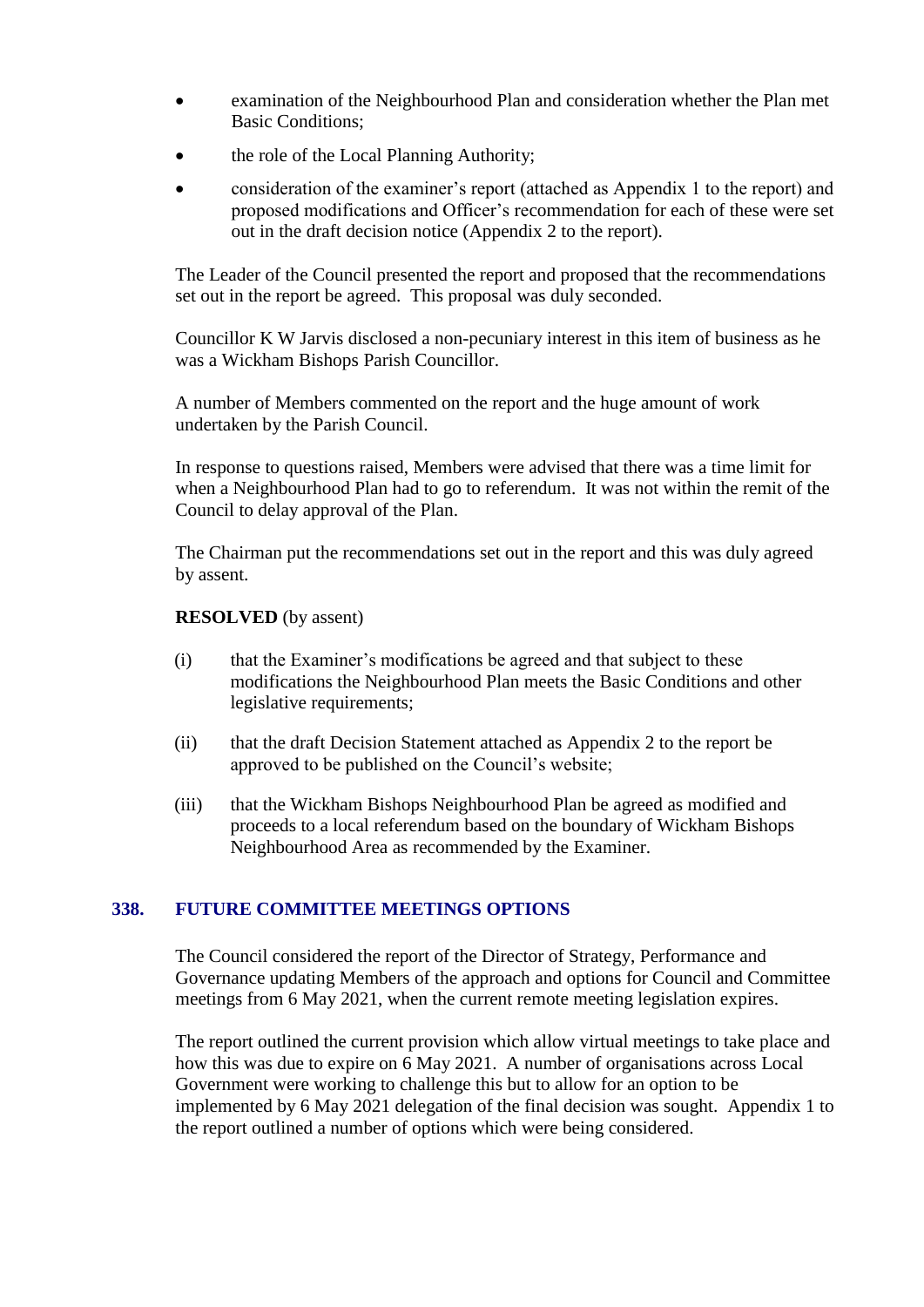In response to a question, the Director of Strategy, Performance and Governance confirmed that to date there was no legal update in respect of virtual meetings after 6 May 2021.

The Leader of the Council presented the report and proposed that the recommendations set out in the report be agreed. This was duly seconded.

Members discussed the report. Councillor A S Fluker raised some concern and asked the Leader if she would, with the Chairman's support, be prepared to call an extraordinary meeting of the Council once further information was known. The Leader confirmed that she would. Councillor Fluker then proposed that at the request of the Leader of the Council and at the discretion of the Chairman once further information was available an extraordinary meeting of the Council be arranged to consider what is best for the Council. This was duly seconded.

A debate ensued and a number of comments were made regarding virtual and face to face meetings. In response the Director of Strategy, Performance and Governance outlined some of the options that Officers were investigating should virtual meetings not be able to continue after 6 May 2021. It was noted that Officers would continue to look at all options and continue with risk assessments, scoping out alternative venues etc.

At this point Councillor Fluker withdrew his earlier proposition and proposed that the Leader of the Council in conjunction with the Chairman calls an extraordinary meeting of the Council to consider options once further information is forthcoming from the Government on process of holding meetings after 6 May 2021.

In accordance with Procedure Rule No. 13 (3) Councillor K M H Lagan requested a recorded vote. This was duly seconded.

The Chairman put the recommendations set out in the report with the additional proposal in the name of Councillor Fluker to the Council. The voting was as follows:

#### For the recommendation:

Councillors Miss A M Beale, B S Beale, V J Bell, R G Boyce, Mrs P A channer, M F L Durham, M R Edwards, A S Fluker, M S Heard, M W Helm, A L Hull, K W Jarvis, J V Keyes, C Mayes, S P Nunn, N G F Shaughnessy, R H Siddall, N J Skeens, W Stamp, J Stilts, Mrs M E Thompson and Miss S White.

Against the recommendation: Councillors M G Bassenger, Mrs J L Fleming, K M H Lagan and C Swain.

Abstention: There were none.

#### **RESOLVED**

- (i) That Members review the details set out in this report and are assured that Officers are doing all that they can to scope future options with the limited information provided;
- (ii) That final decision on the future approach to meetings be delegated to the Director of Strategy, Performance and Governance, in consultation with the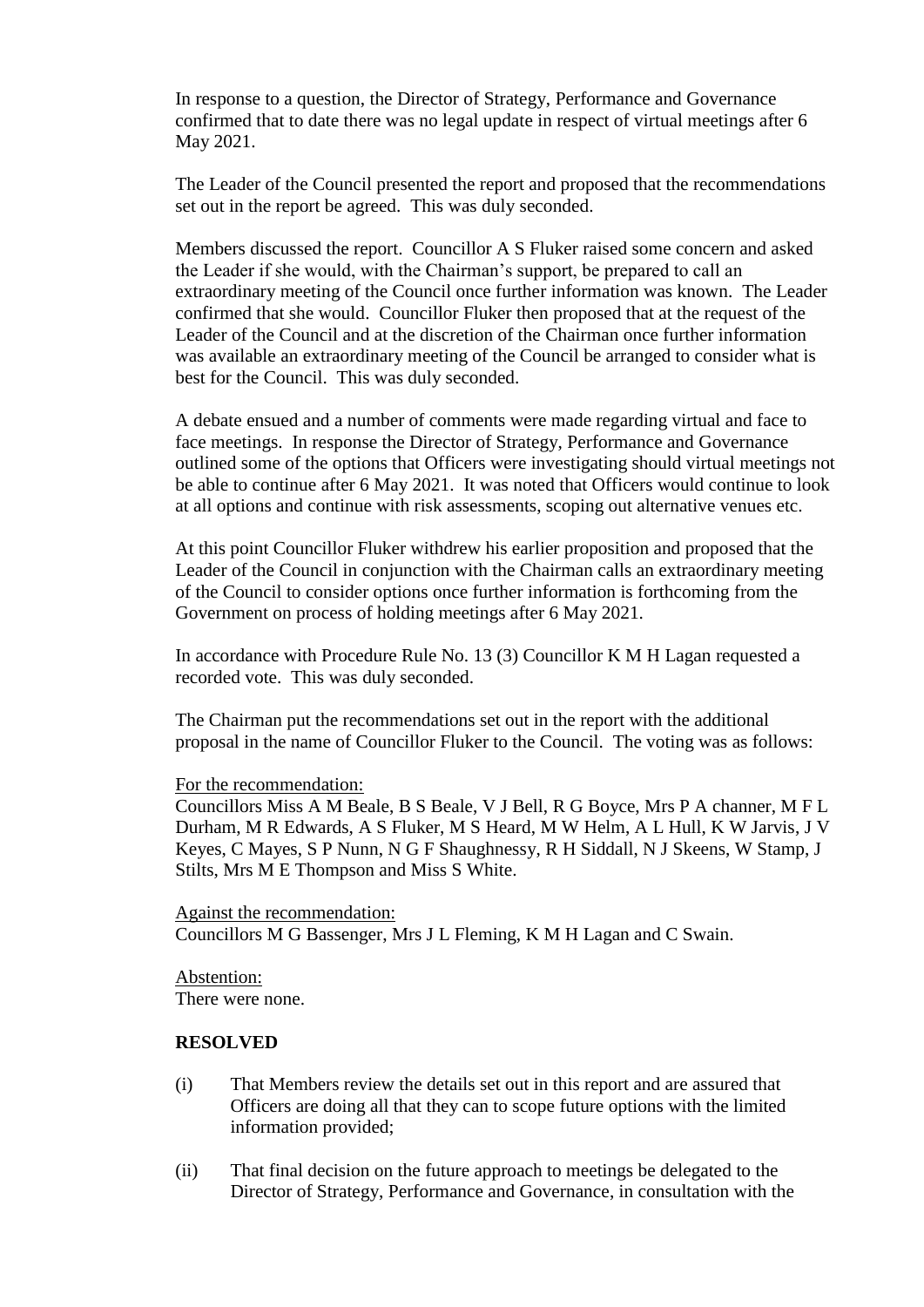Leader of the Council, Chairman of the Council, Leader of the Opposition Party and Leader of Democratic Alliance Group.

(iii) that the Leader of the Council in conjunction with the Chairman calls an extraordinary meeting of the Council to consider options once further information is forthcoming from the Government on the process of holding meetings after 6 May 2021.

Councillor C P Morley joined the meeting at this point.

# **339. APPOINTMENT OF REPRESENTATIVE TO MALDON DISTRICT DEMENTIA ACTION ALLIANCE AND VACANT INVESTIGATING AND DISCIPLINARY COMMITTEE SEAT**

The Council considered the report of the Director of Strategy, Performance and Governance, seeking appointment of a representative to serve on the Maldon District Dementia Action Alliance (MDDAA) outside body (as detailed in Appendix 1 to the report) and to ratify the Independent Group nomination for appointment of a Member to the Investigating and Disciplinary Committee.

The report outlined the suggestion following recent Member / Officer training sessions to appoint a representative to the attend the MDDAA. It was noted that to fill a vacant seat on the Investigating and Disciplinary Committee the Independent Group had nominated Councillor S P Nunn be appointed and ratification of this was sought.

The Leader of the Council presented the report. Councillor C Mayes proposed that due to her related experience Councillor W Stamp be appointed to the MDDAA. This was duly seconded. Councillor Mrs P A Channer then proposed that Councillor Miss A M Beale be appointed to the MDDAA. In light of this proposal and following a request from Councillor Stamp, Councillor Mayes withdrew her earlier proposal.

The Chairman put the proposal of Councillor Mrs Channer to appoint Councillor Miss Beale the to MDDAA to the Council and this was agreed by assent.

The Chairman put recommendation (ii) to the Council and this was duly agreed by assent.

#### **RESOLVED** (by assent)

- (i) That Councillor Miss A M Beale be appointed as a representative to Maldon District Dementia Alliance (as detailed in Appendix 1 to the report) for the remainder of the Municipal Year;
- (ii) That Councillor S P Nunn be appointed to the Investigating and Disciplinary Committee for the remainder of the Municipal Year.

#### **340. ADJOURNMENT OF THE MEETING**

**RESOLVED** that the meeting be adjourned for a short comfort break.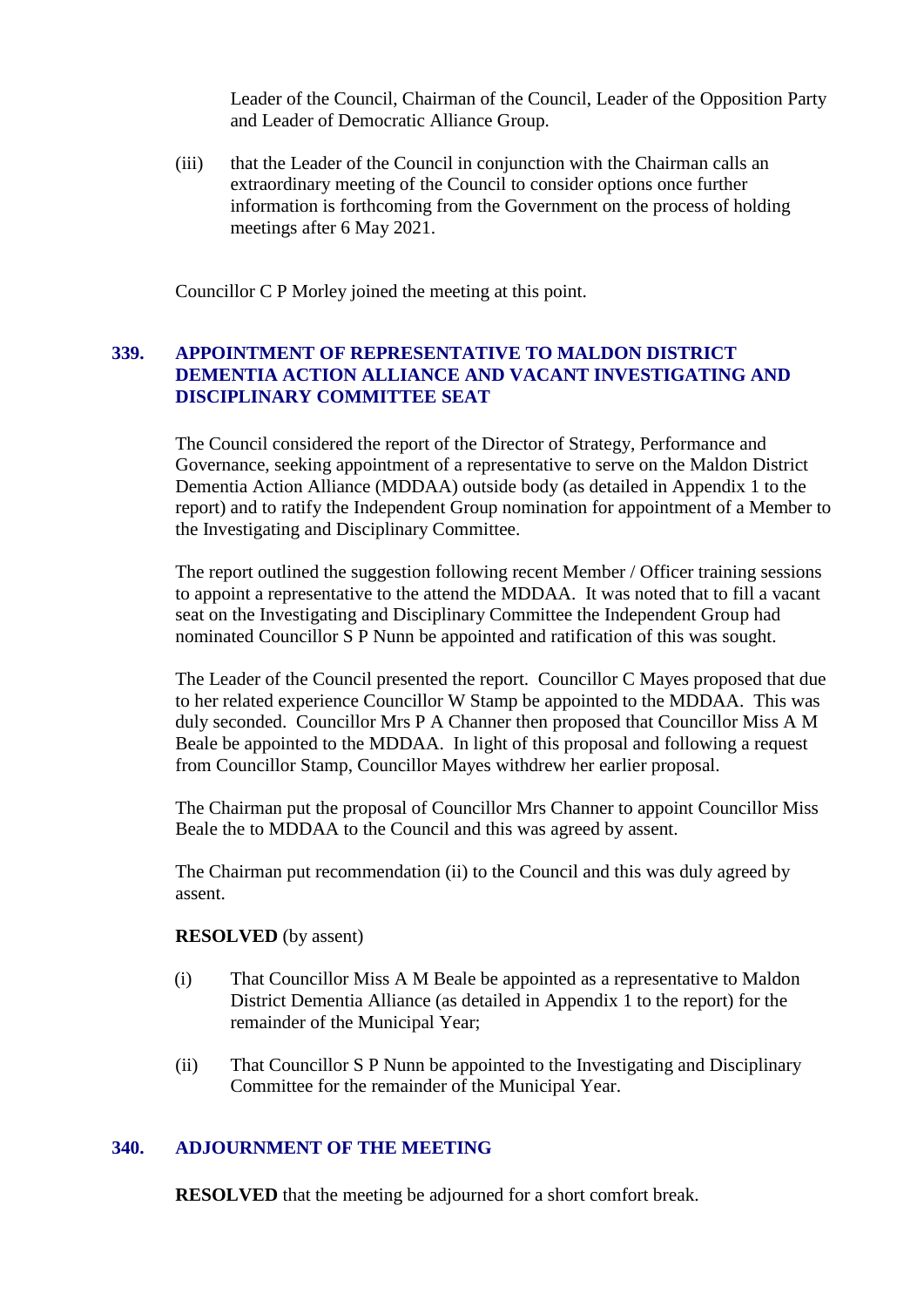#### **341. RESUMPTION OF BUSINESS IN OPEN SESSION**

**RESOLVED** that the meeting resumes in open session at 8:20pm.

#### **342. ESTABLISHING A PLANNING POLICY WORKING GROUP**

The Council considered the report of the Director of Strategy, Performance and Governance seeking Members' agreement to establish a Planning Policy Working Group (the Working Group) to consider and inform the work being undertaken on development the Local Development Plan (LDP) review and Supplementary Planning Documents (SPD) as set out in the Local Development Scheme 2021 – 2024. Appointment of up to six Members to the Working Group was also sought.

The report outlined the proposed Terms of Reference and remit of the Working Group and it was noted that although a Working Group of the Council it would provide regular updates to the Strategy and Resources Committee to inform the Committee's decisions in relation to the LDP Review and SPD preparation.

The Leader of the Council presented the report and proposed that the Working Group be made up of four Independent and two Conservative Councillors or one Conservative and one Democratic Alliance Group Councillor. This proposal was duly seconded. The Leader of the Council suggested that the Group Leaders advise the Director of Strategy, Performance and Governance of their nominations outside of the meeting. In response to a question the Senior Specialist – Legal advised that as long as the Council was clear on how many nominations each political party was being allocated then the Leaders could confirm their nominations at a later date.

Following a suggestion, the Leader of the Council amended her proposal, proposing that the Working Group be made up of seven Members drawn from the Political Groups as follows - four Independent, two Conservative and one Democratic Alliance Group. The Chairman put this amendment to the Council and it was duly agreed by assent.

**RESOLVED** (by assent) that a Planning Policy Working Group of seven Members (four Independents, two Conservatives and one Democratic Alliance Group) be established, and the relevant Group Leaders notify the Director of Strategy, Performance and Governance of their nominations to the Working Group.

#### **343. REVISION TO MEETING DATES**

The Council considered the report of the Director of Strategy, Performance and Governance seeking Members' agreement to revise the date of the Statutory Annual meeting of the Council.

It was noted that on 6 May 2021 there would be two by-elections for Councillor vacancies at the Council. In light of this and to allow suitable time for constitutional procedures to be carried out it was requested that the Council consider moving the date of the Statutory Annual Council meeting. Should this be agreed further amendments to three Area Planning Committee dates would also be required.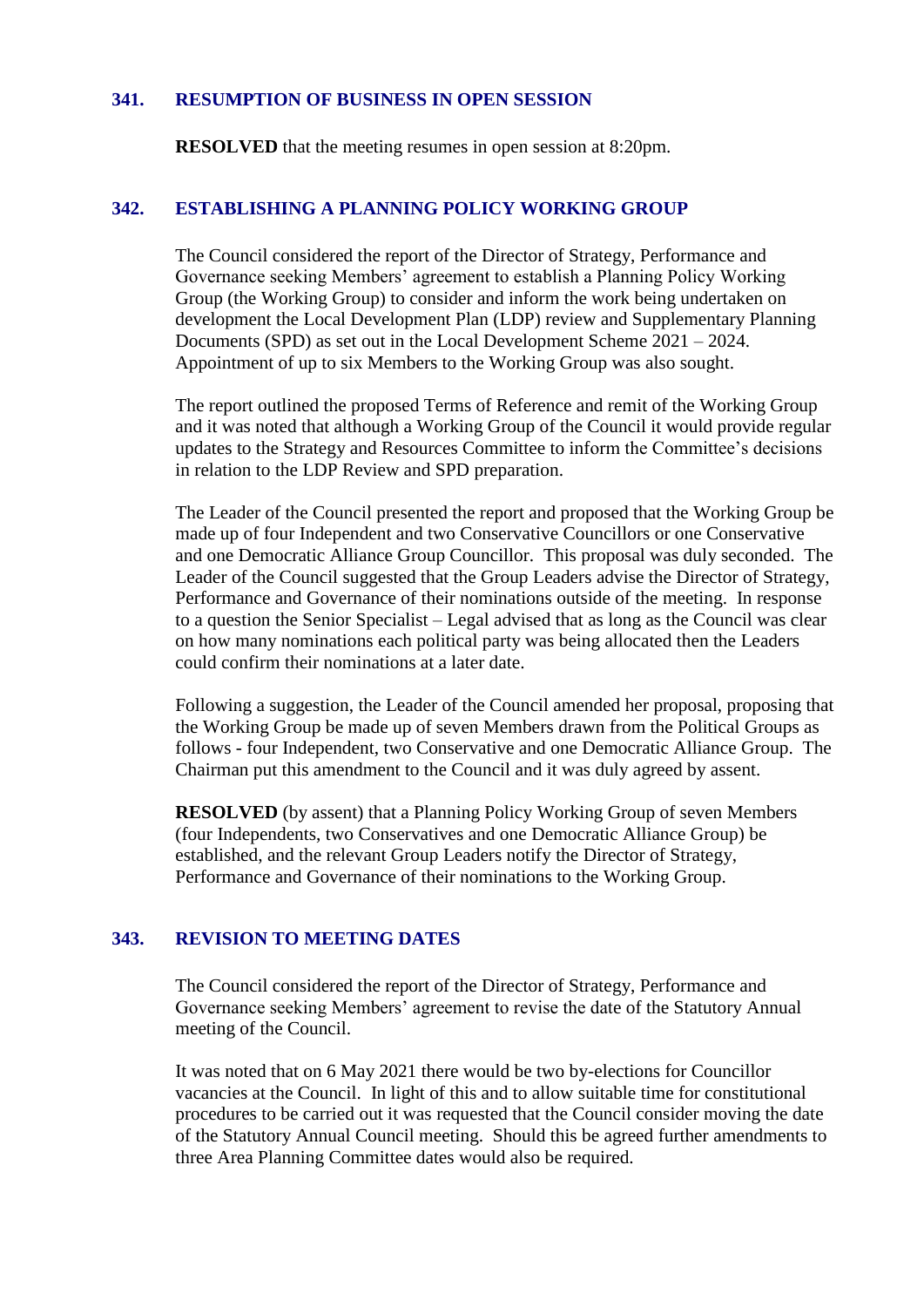The Leader of the Council presented the report and moved the recommendations as set out in the report. This was duly seconded and agreed by assent.

### **RESOLVED** (by assent)

- (i) That the Statutory Annual Council date is revised to 20 May 2021;
- (ii) That the associated Area Planning Committee dates are revised as follows:
	- North Western Area Planning Committee moves to Tuesday 25 May 2021 (from Wednesday 19 May);
	- South Eastern Area Planning Committee moves to Wednesday 26 May (from Thursday 20 May);
	- Central Area Planning Committee moves to Wednesday 2 June (from Wednesday 26 May).

# **344. QUESTIONS TO THE LEADER OF THE COUNCIL IN ACCORDANCE WITH PROCEDURE RULE 1 (3)(M)**

Councillor A S Fluker paid tribute to everyone in the District, particularly those volunteers involved in the role out of the UK wide vaccination programme and referred to a letter sent by the Leader of the Council to the Government supporting Small Modular Nuclear Reactors. He asked the Leader the Council as the Council appeared to be the only District Council that had endorsed this technology whether she would be surprised if such technology was scoped in our District and sought confirmation of her policy regarding nuclear energy and the District. In response the Leader advised that the policy had been agreed by the Council and the letter sent to the Government as a result of that decision.

Councillor Mrs M E Thompson highlighted the importance for the barges being able to leave and come back to the quay in Maldon and asked the Leader if she could advise, as the quay fees had considerably reduced, whether there was a policy for where the cost of dredging would come from. In response the Leader advised that the Council did not have a policy at the moment, but she was sure Officers would be reviewing this following the February budget meeting of the Council. She advised that Officers would respond to Councillor Mrs Thompson outside of the meeting with the details.

Councillor R H Siddall referred to the One Team internal newsletter and the major piece of work being undertaken by the Council in respect of equality and diversity. Part of this work included the development of a new strategy aligned to the Council's Corporate Plan and he commended Officers for their commitment to this piece of work. Councillor Siddall commented how much harder it was for someone of the Lesbian, Gay, Bisexual, Transgender, Queer and others (LGBTQ+) community to grow up in a rural area rather than a city where access to support was easier. He asked the Leader of the Council if she supported these values and felt that this was something that Members needed to incorporate into their behaviour. He also asked if she hoped the future saw Members behaving in a way that respected equality, diversity and inclusivity. In response the Leader of the Council advised she did and how it was very important for the Council to be embracing and taking on all aspects of equality and diversity. She provided an update to Members on the work being undertaken by the Council and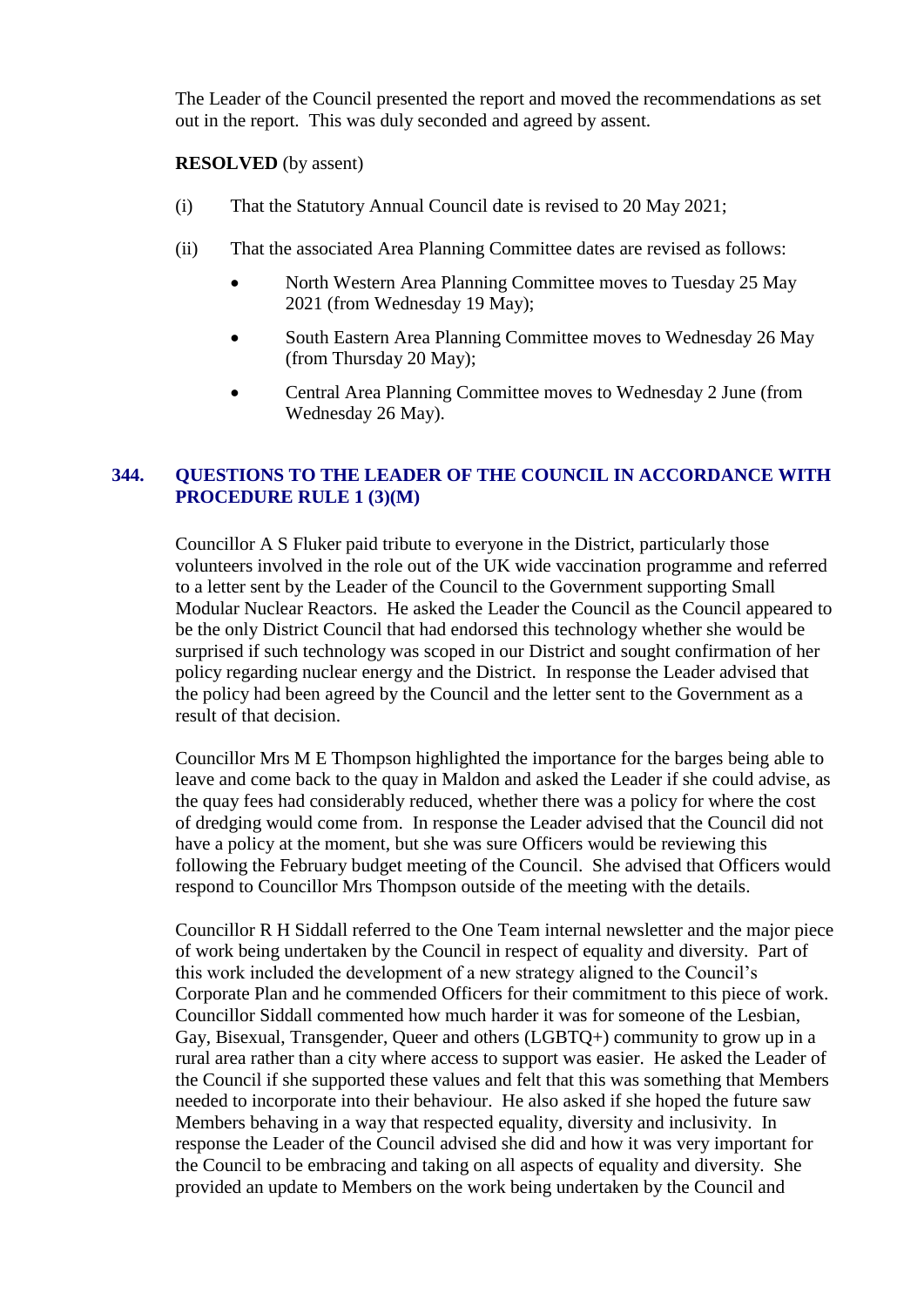advised that a report would be brought to a Committee in respect of this in the next couple of months.

Councillor Mrs P A Channer referred to the question regarding accessibility of the Parish Council Forum agendas etc. which she had raised at the Council meeting on 4 February where the Leader had agreed to check the Terms of Reference and Constitution and sought confirmation if this had been done. In response the Leader advised that she had spoken to Officers regarding this and asked Officers to provide further feedback. The Leader referred to how the Council would be continuing to work with Parish and other Councils. The Director of Strategy, Performance and Governance advised that he would ensure this information was populated onto the Modern.Gov library to ensure the information was available to Members.

Councillor M W Helm advised that he would put his question in writing to the Leader and ensure this was copied to all Members.

# **345. EXCLUSION OF THE PUBLIC AND PRESS**

**RESOLVED** that under Section 100A (4) of the Local Government Act 1972 the public be excluded from the meeting for the following items of business on the grounds that they involve the likely disclosure of exempt information as defined in Paragraph 3 of Part 1 of Schedule 12A to the Act, and that this satisfies the public interest test.

# **346. AFFORDABLE HOUSING AND COMMUTED SUM STRATEGY**

The Council considered the report of the Director of Strategy, Performance and Governance, informing Members of the Council's upcoming position in relation to the Five-Year Housing Land Supply (5YHLS).

It was noted that the Council's adopted affordable housing policy allowed for financial contributions in lieu of onsite provision when considered to be a more appropriate method of meeting the District's need. The report outlined how to best use developer financial contributions to deliver affordable housing units a formal strategy was required.

The Leader of the Council presented the reported and moved the recommendations set out in the report. This was duly seconded.

The Chairman put the proposal to the Council and it was duly agreed by assent.

# **RESOLVED** (by assent)

- (i) That the contents of the report be noted;
- (ii) That a strategy be produced to look at how to best use Developer financial contributions to meet the affordable housing need of the District.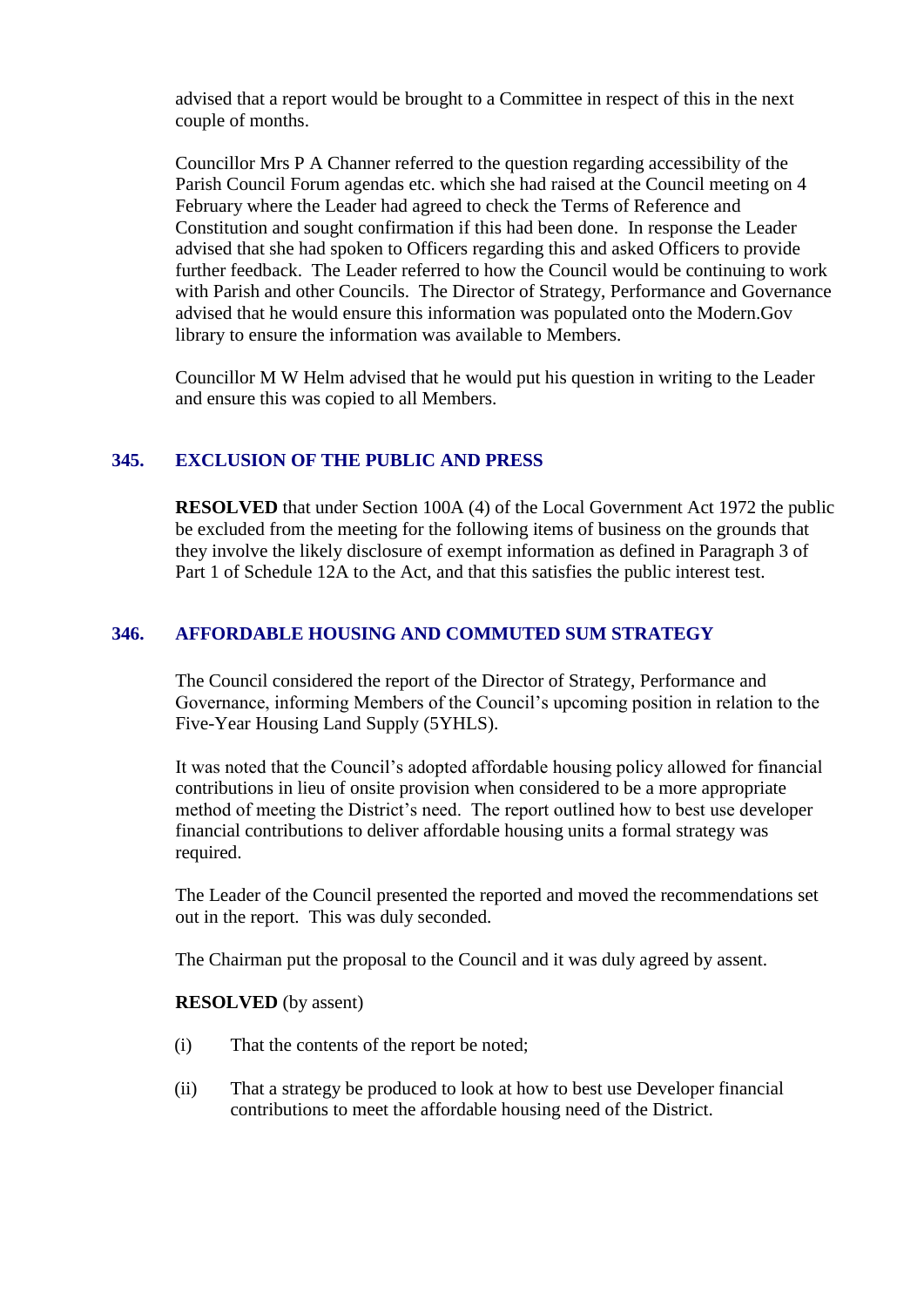# **347. LEISURE CONTRACT UPDATE**

The Council considered the report of the Director of Service Delivery advising Members of the on-going work from the Leisure Contract Member Task and Finish Working Group (the Working Group) in relation to the current position with the Leisure Services. The report also sought Members' approval for the Working Group to continue to meet to review further proposals, negotiations and make further recommendations to the Council.

It was noted that the Working Group had considered legal advice, analysed and challenged information provided by Places Leisure and made recommendations to the Council on the basis of this advice. The report provided an update on the support agreed to Places Leisure until the end of March 2021 and outlined future support options which had been reviewed by the Working Group.

The Leader of the Council presented the report and proposed that the recommendations as set out in the report be agreed. This was duly seconded.

Thanks were extended to the Leisure Contract Working Group and Officers for the detailed report and work they had undertaken.

The Chairman put the recommendations to the Council and these were agreed by assent.

#### **RESOLVED** (by assent)

- (i) That the Council extends it provision of financial support to Places Leisure up to 31 March 2022, subject to quarterly reviews by the Task and Finish Working Group and staying with the forecasted financial parameters detailed within this report;
- (ii) That the Leisure Contract Member Task and Finish Working Group continues to meet on a quarterly basis throughout 2021 / 22 to consider all matters relating to Places Leisure and report back to the Council accordingly.

# **348. MILLFIELDS CARAVAN PARK, BURNHAM-ON-CROUCH**

The Council considered the report of the Director of Service Delivery advising that the Strategy and Resources Committee at its meeting on 28 January 2021 had considered a report seeking revision to the lease agreement for Millfields Caravan Park, Burnhamon-Crouch. The Committee resolved that the revision along with additional information should be deferred to the Council for decision. The report detailed the proposed lease revision and detailed the additional information requested by the Strategy and Resources Committee and sought Members' approval for a revised lease agreement.

The report, along with seven appendices, set out background information regarding the development of the Millfields Caravan Park, including the tendering process completed in 2012, planning conditions applied, contamination information and a summary of key issues. Detailed legal advice and analysis from the Council's Environmental Health Officer, was also set out in the report along with options for Members' consideration.